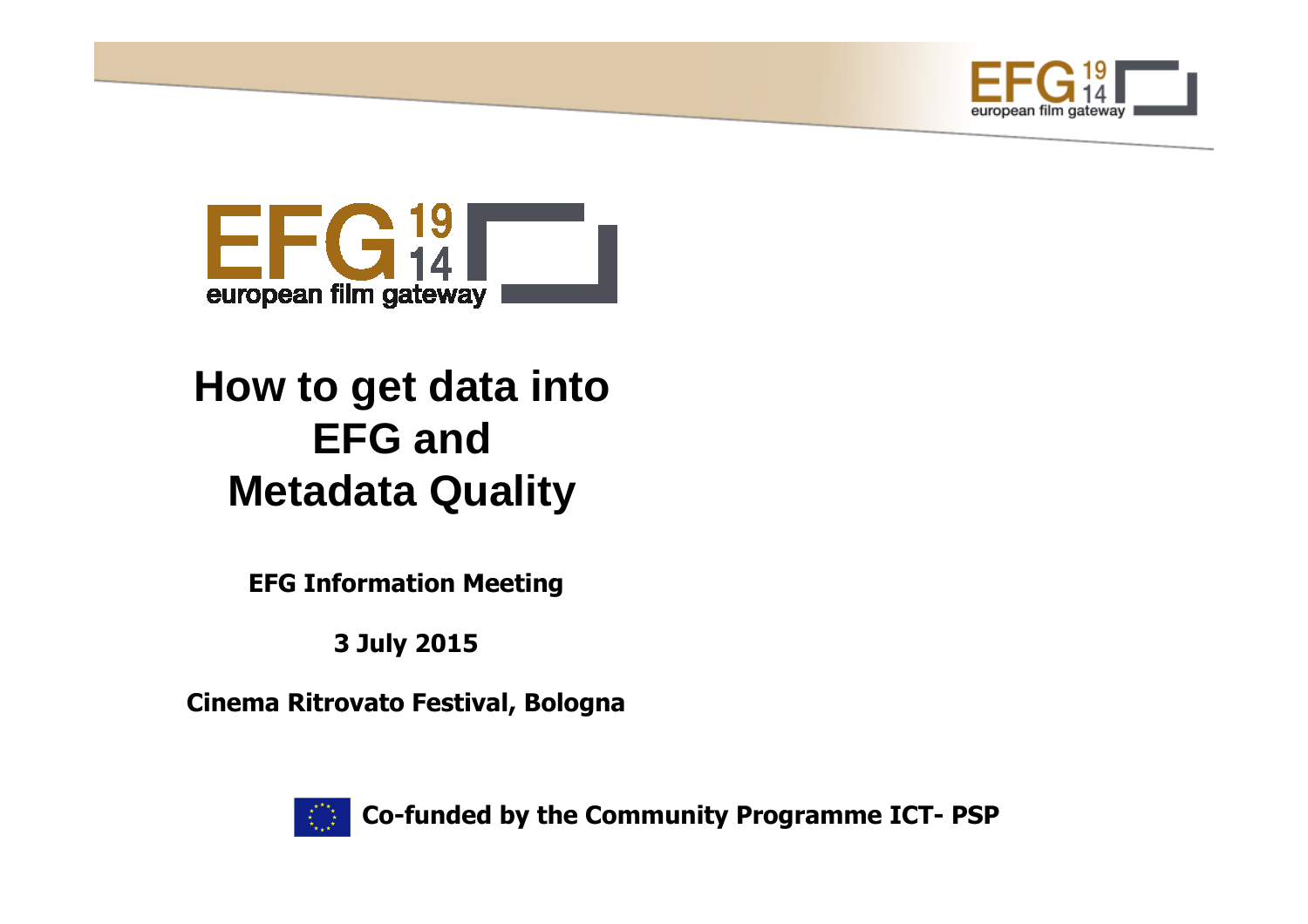

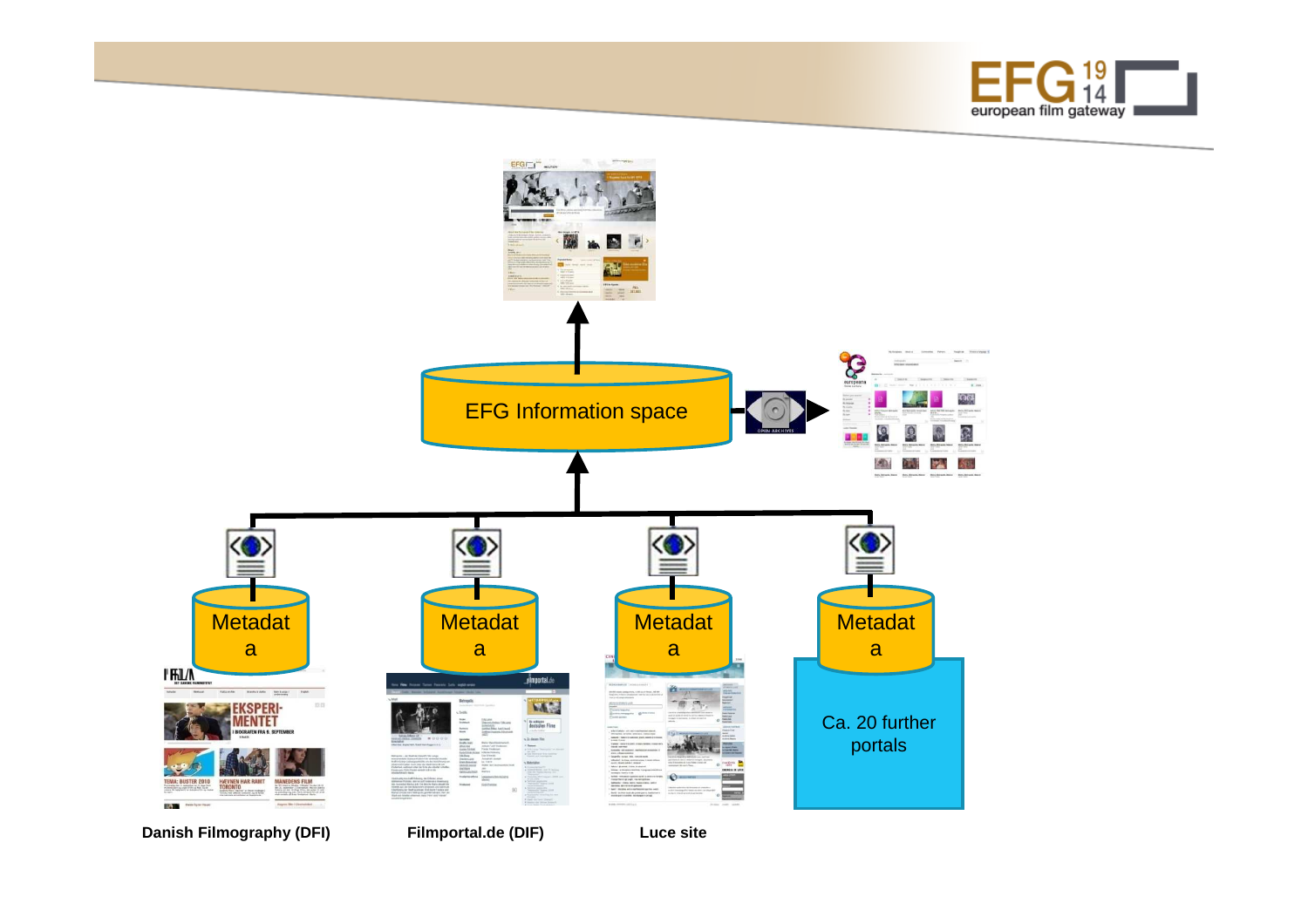

## **How to get your data into EFG**

Option 1: Providing data in XML format

- Preferred way of connecting archives with EFG
- Provide XML via email, ftp or OAI-PMH
- Include as much information as you can to describe the work and/or objects
- **Provide individual XML exports for different object types (VIDEO,** IMAGE, TEXT)
- Read about XML requirements in EFG Data Provider Handbook (Chapter 5, p.31 "Establishing and delivering XML exports to EFG")

### Benefits of Option 1:

- Automated process to ingest large amounts of data
- Established import filter can be re-used for regular update routines
- Sustainable (if XML export structure remains unchanged)
- Once connected just get in touch with DIF for new or updated exports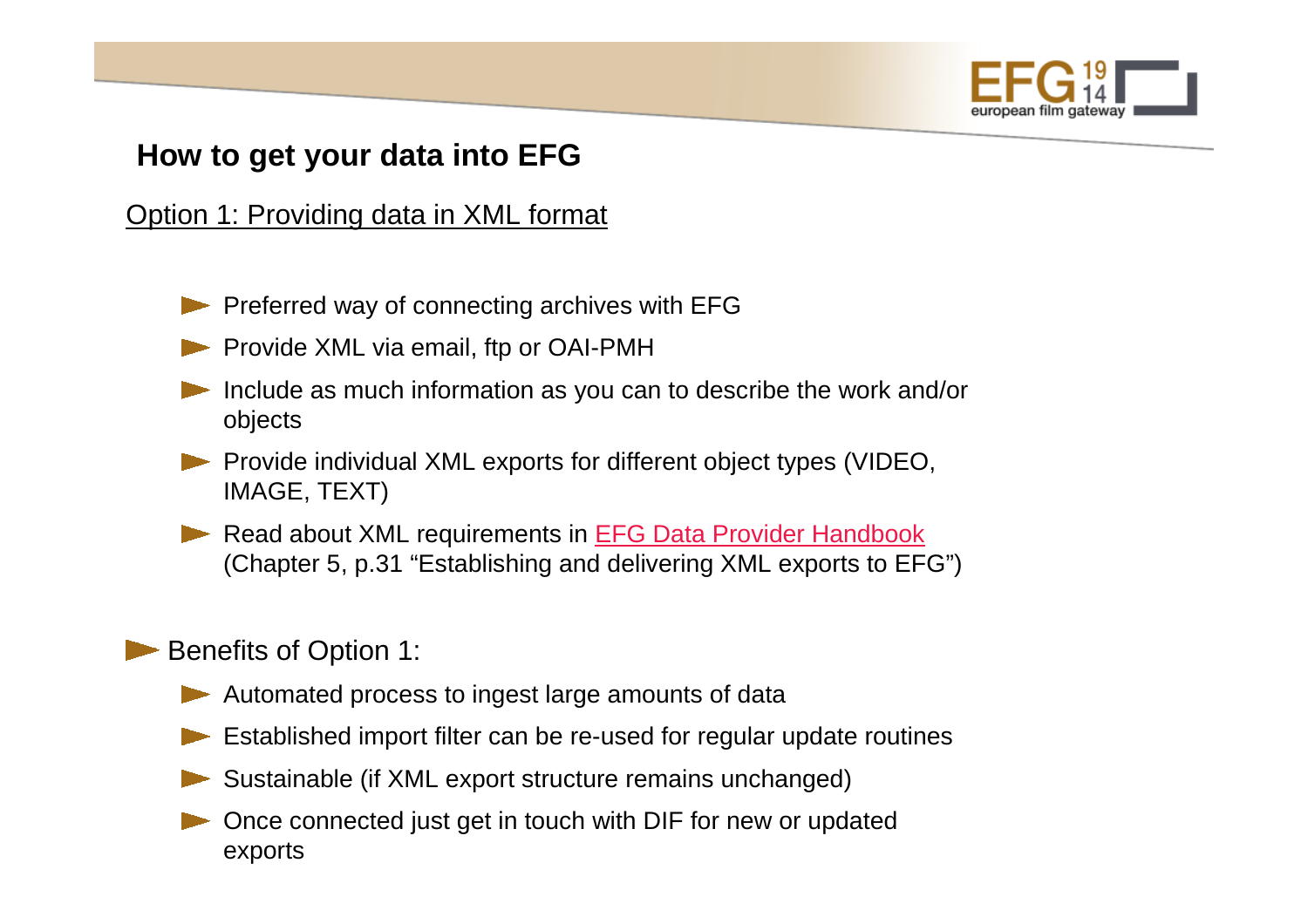

## **How to get your data into EFG**

Option 2: Using the EFG Metadata form

- Data needs to be entered manually in a form provided by EFG
- AV materials: http://tinyurl.com/7ohugxx
- Non-AV materials: http://tinyurl.com/c8dzrgw

### Benefits of Option 2:

- Easy and quick way of getting smaller amounts of data into EFG
- Pre-defined import filter to get the data into EFG
- No need to bother about exporting data in valid XML from your local data base
- Just let DIF know when you're done entering data and we will take care of the rest

### **Drawbacks of Option 2:**

- Useful for limited amounts of records only
- No individual import filter for your archive  $\rightarrow$  No automatic process in the future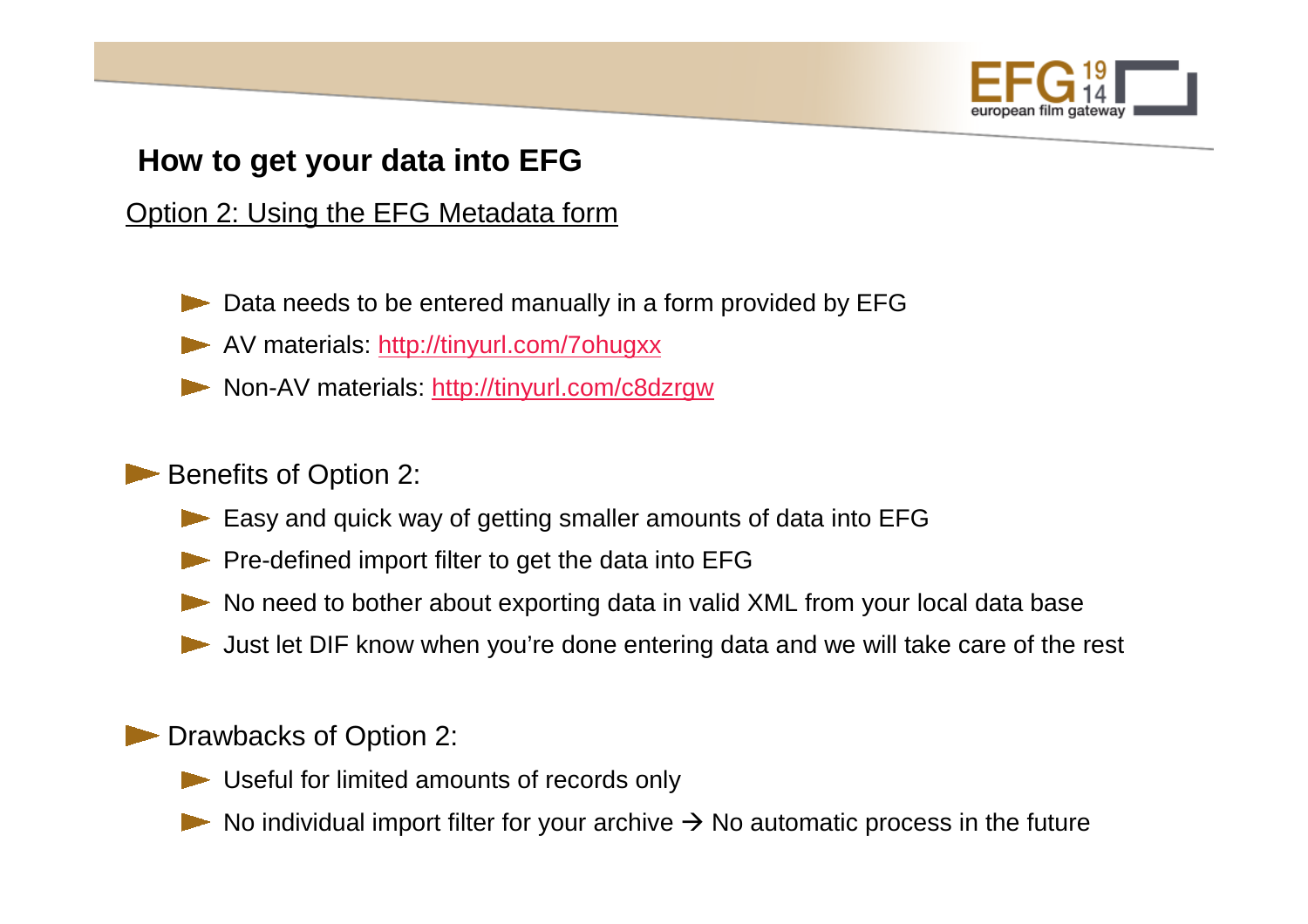

This metadata form is an interim solution to provide data to the EFG portal in a quick and easy way. If vou have any comments or questions, please contact Julia Welter (welter@deutsches-filminstitut.de).

Before you start filling in the form, please read the manual carefully: http://project.efg1914.eu /wp-content/uploads/2014/11/Metadata Editor manual AV rev.pdf

Please use this form for AV material only. A separate form for Non-AV material can be found here. http://tinyurl.com/c8dzrgw.

Archive<sup>\*</sup> Select  $\mathbf{L}$ 

 $\vert$  ,

 $\blacktriangledown$ 

 $\vert$   $\downarrow$ 

 $|\cdot|$ 

|  | ٠ |
|--|---|

Title1

TitleType1 -Select-

TitleLanguage1

-Select  $|\cdot|$ 

Date

**Production Company** 

#### **Descriptions**

Description1

**Description Type1** 

-Select-

**Description Language1** -Select-

Collection

Collection Type

Archival collection

 $\bigcirc$  EFG collection

Countries of production

Country1 -Select $URI$  s isShownBv isShownAt Aggregator Thumbnail **Keywords** Please use the following fields to enter keyword Keywords1 **Keyword Type1**  $\blacktriangledown$ -Select-Keywords1 Language

-Select- $\vert \cdot \vert$ 

Please use the following drop-down lists to app mandatory in EFG1914 to enhance the findabil "Keywords" together with your archive's own lo

#### **LCSH WW1 Countries**

Select multiple values

**LCSH Genaral Issues MilitaryAspects** 

Select multiple values

#### **LCSH Military Operations Campaigns**

Select multiple values

#### **LCSH Social Aspects Economy**

Select multiple values

**LCSH Film MassMedia Art** Select multiple values



#### **LCSH Related Events**

Select multiple values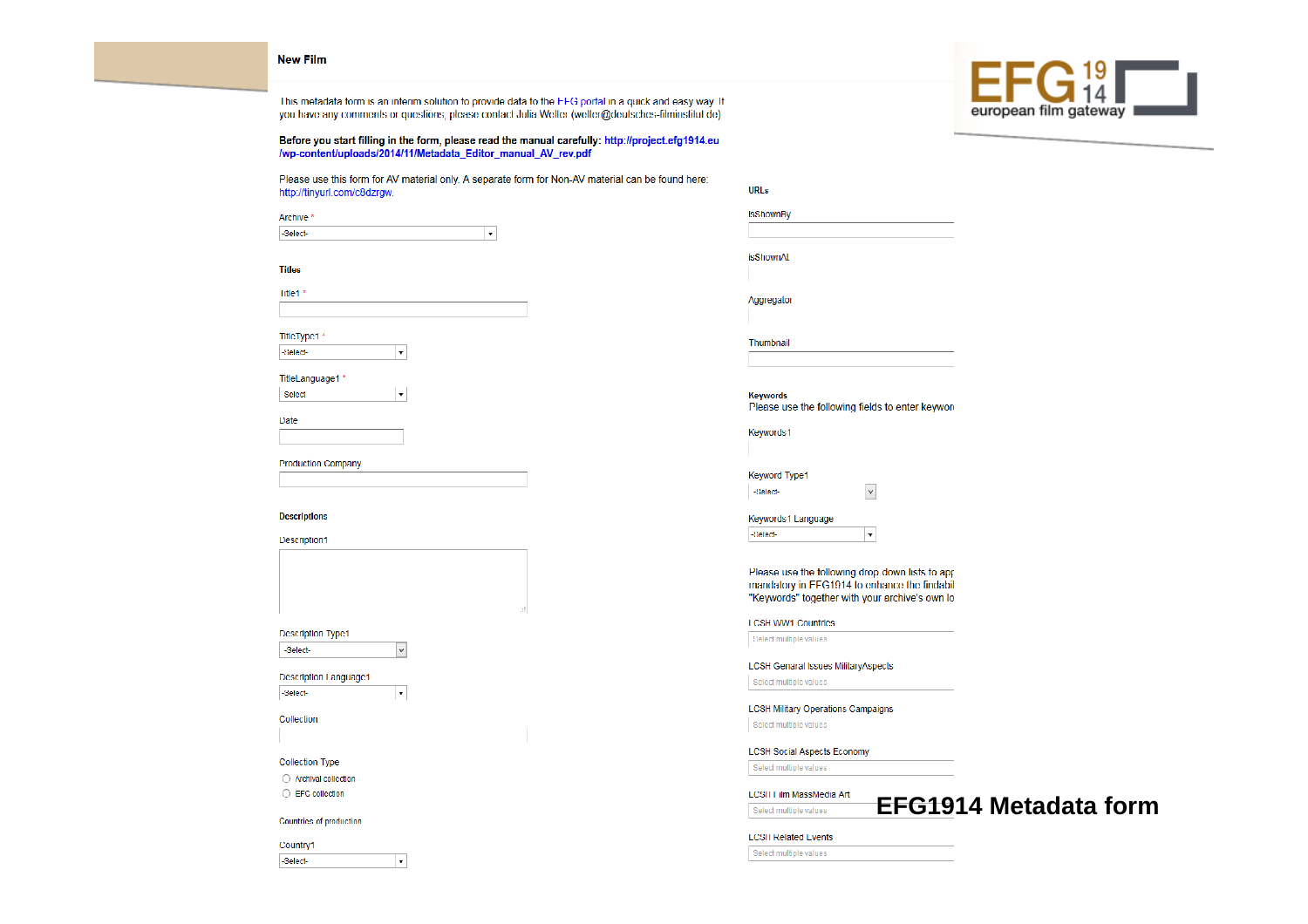

### **Data contribution workflow: XML exports**

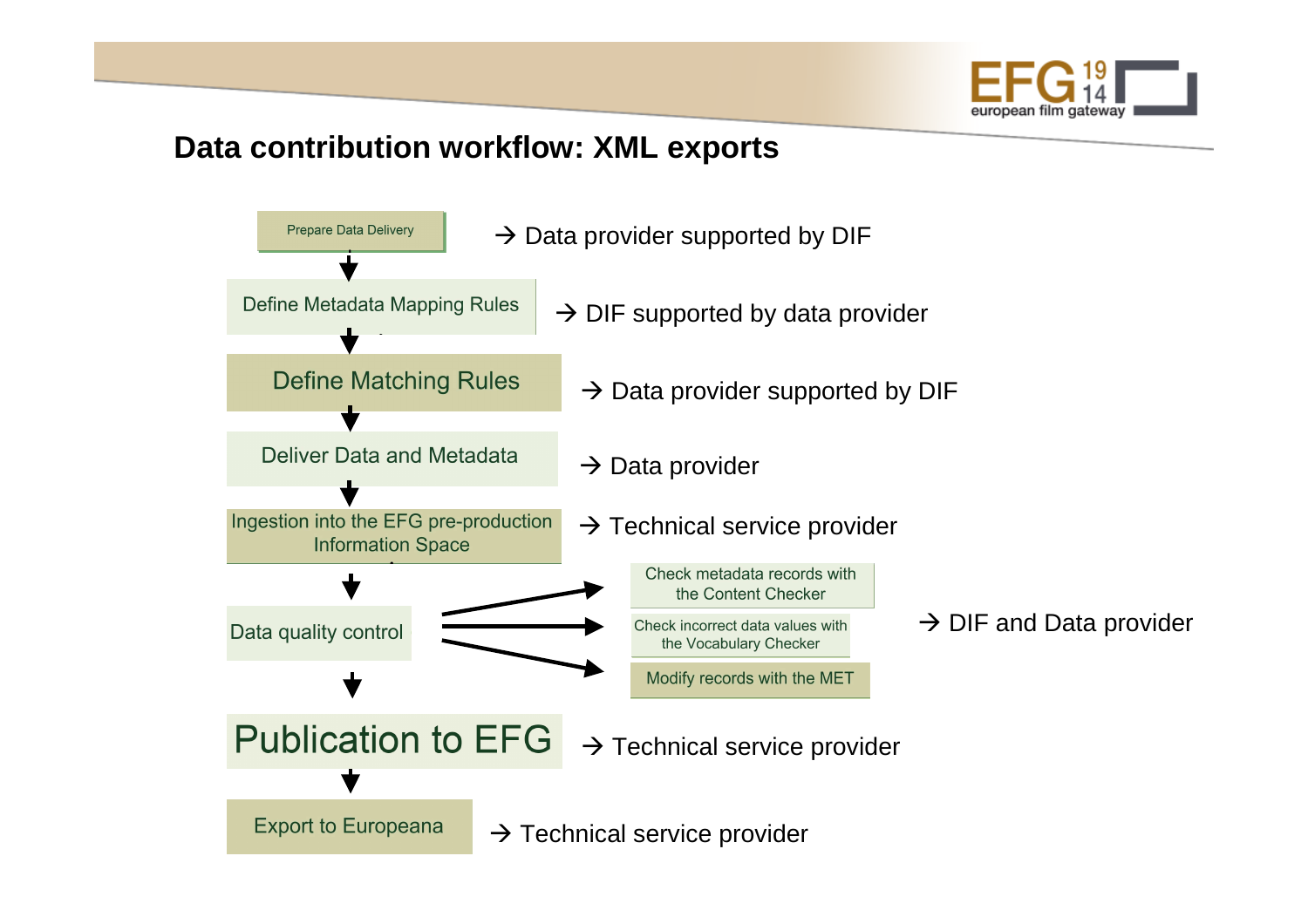

### **Data quality: Requirements**

- For users to find objects and collections on EFG proper indexing is necessary
- Insufficient information will make it less likely for your collections to be discovered and used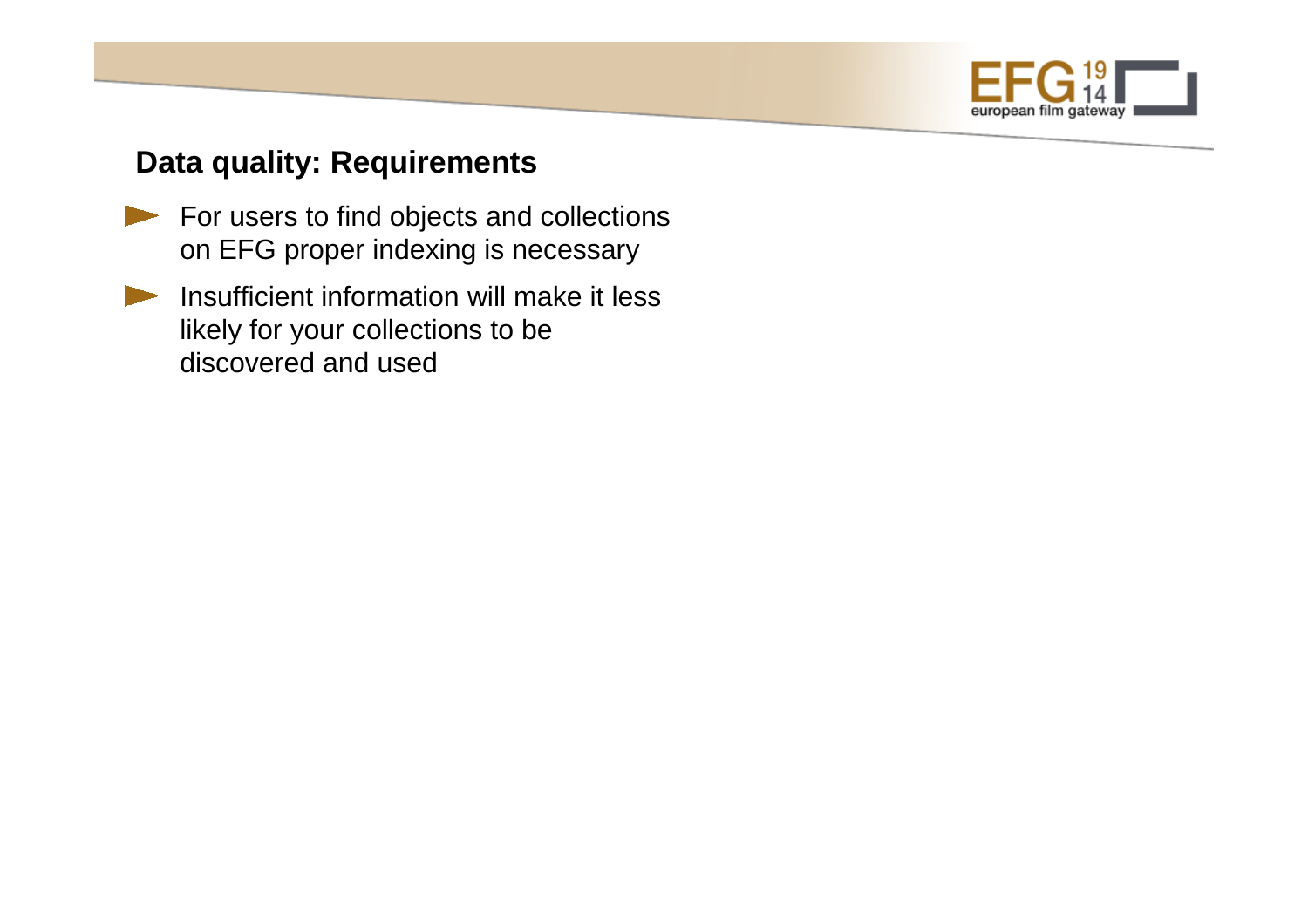

## **Data quality: Requirements**

- For each object try to provide:
	- Title(s) and title type (Original, Distribution, Other + English translation)
	- Object description(s) in native language and ideally in English → provide as much<br>detail as possible detail as possible
	- Keywords in native language and in English
	- Year of production / publication
	- Country of production
	- Duration / colour / sound and language for videos
	- Location of shooting or other relevant geo information
	- Object type (film category, film still, set photo, poster, programme, letter, etc.)
	- Creator or Director
	- Related persons (depicted or acting)
	- Link pointing directly to object file
	- Link pointing to website where object is embedded
	- Rights statement (copyright protected, out of copyright, orphan)
- The more information you can provide the better for users (and you)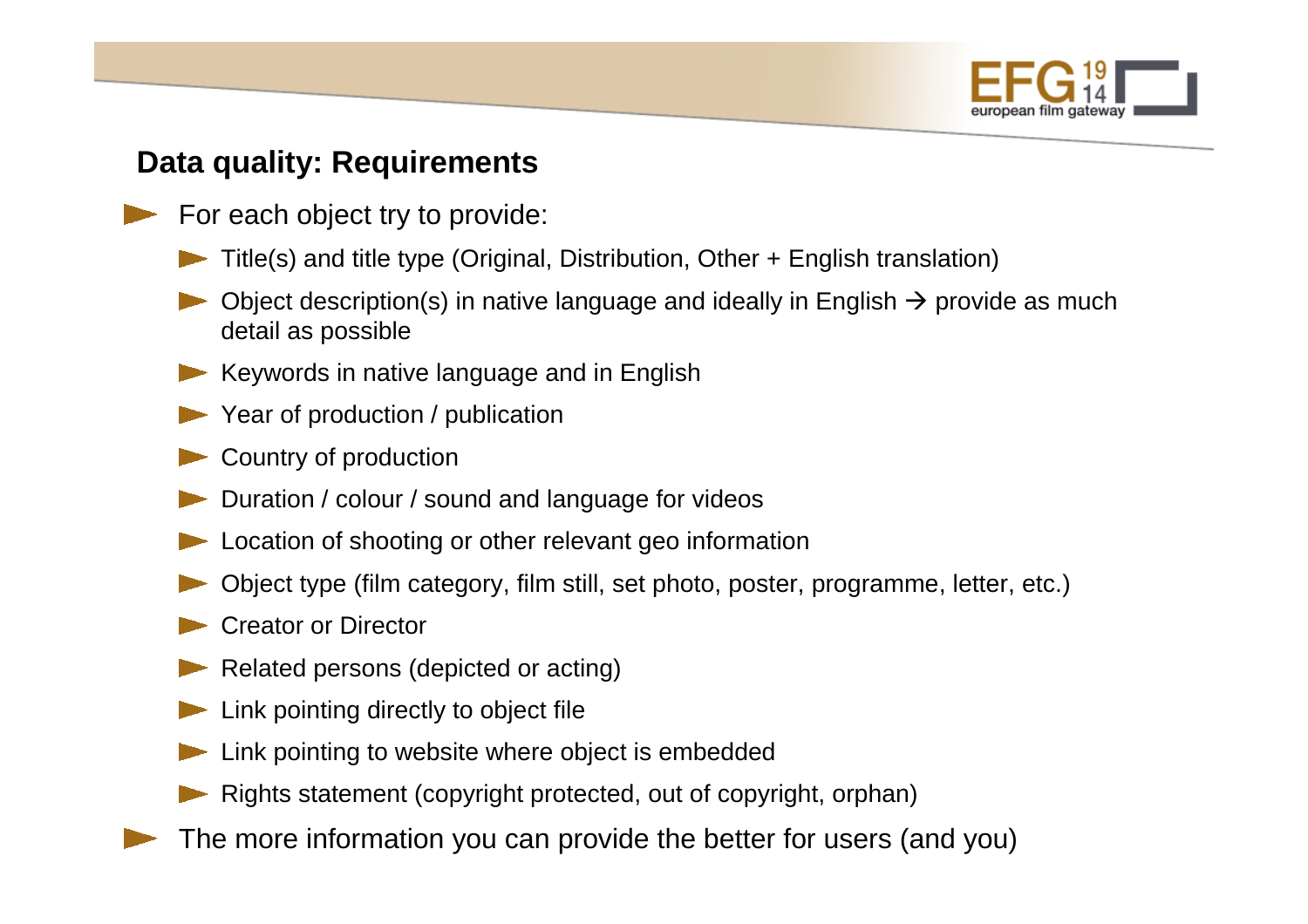RELATED TITLES

**RELATED NAMES** 

Vertov, Dziga | Director

No matches



#### **KINONEDELJA No. 32**

| Genre:       | Newsreel                                                                                                                                                                                                                                                                                                                                                                                         |
|--------------|--------------------------------------------------------------------------------------------------------------------------------------------------------------------------------------------------------------------------------------------------------------------------------------------------------------------------------------------------------------------------------------------------|
| Country:     | <b>RU</b><br><b>RUSZR</b>                                                                                                                                                                                                                                                                                                                                                                        |
| Year         | 1919-01-24                                                                                                                                                                                                                                                                                                                                                                                       |
| Runtime:     | 00:06:51                                                                                                                                                                                                                                                                                                                                                                                         |
| Description: | 1. Comrade Lenin addresses the masses with a fiery speech in front of the Soviet of<br>Workers' Deputies.<br>2. Comrade Lenin calls for agit-trains to be sent to the front in order to distribute reading<br>materials<br>3. Soviet troops decamp. The soldiers are led by Comrade Koževnikov. / Comrade<br>Koževnikov addresses the nuns of the Pjatnick Cloister.<br>4 Blizzards at the front |
|              | 1. Genosse Lenin hält vom Sowjet der Arbeiterdeputierten für die Massen eine feurige                                                                                                                                                                                                                                                                                                             |
|              | Rede<br>2. Auf Befehl des Genossen Lenin werden Agitationszüge die Front entlang geschickt, um<br>Lesematerial zu verteilen-<br>3. Abmarsch der bolschewistischen Truppen. Die Soldaten werden vom General<br>Genossen Koževnikov befehligt. / Genosse Koževnikov hält vor den Nonnen im Kloster<br>Piatnick eine Rede.<br>4. Schneesturm an der Front-                                          |
| Keywords:    | <b>EFG1914</b><br>Lenin: Koževnikov<br>Moscow<br>Comrade Lenin with a speech in front of the Soviet of Workers' Deputies; Comrade Lenin<br>calls for agit-trains; Soviet troops decamp; Comrade Koževnikov addresses the nuns of the<br>Piatnick Cloister: Blizzards at the front<br>World War, 1914-1918 -- Russia                                                                              |
|              | <b>Patriotism</b><br>Military ceremonies, honors, and salutes<br>City and town life<br>World War, 1914-1918 -- Propaganda                                                                                                                                                                                                                                                                        |
| Provider:    | Österreichisches Filmmuseum                                                                                                                                                                                                                                                                                                                                                                      |
|              | Production company: Kinokomitet Narkomprosa                                                                                                                                                                                                                                                                                                                                                      |
| Director:    | Vertov, Dziga                                                                                                                                                                                                                                                                                                                                                                                    |
| Colour:      | <b>Black &amp; White</b>                                                                                                                                                                                                                                                                                                                                                                         |
| Sound        | Without sound                                                                                                                                                                                                                                                                                                                                                                                    |
| Language:    | ru                                                                                                                                                                                                                                                                                                                                                                                               |

◀ Back to search results

- ♥ Social networks
- $\triangle$  Printer-friendly version
- Send to friend

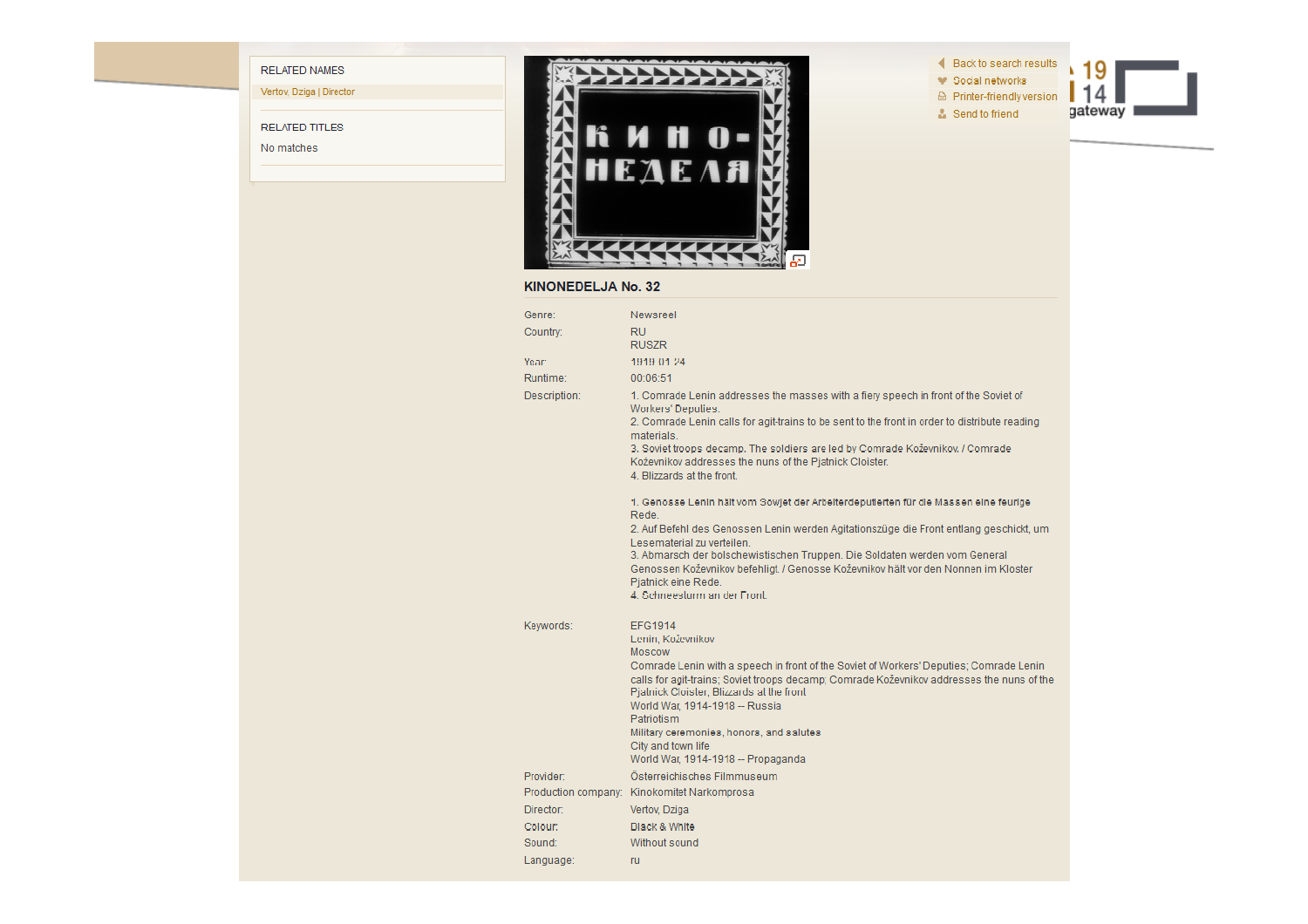

# **To sum it up…**

- **Provide your data no matter how big or small the** contribution
- Make use of existing import filters and provide updated or new data as regularly as possible to EFG
- If you're using the Metadata form: enter new records as often as you can (DIF will automaticallybe notified by the system)
- Always try to provide as much detailed information as you can for each object
- Prepare and enrich data locally in your own database
- Use the EFG Metadata Editor to edit and add information directly in EFG